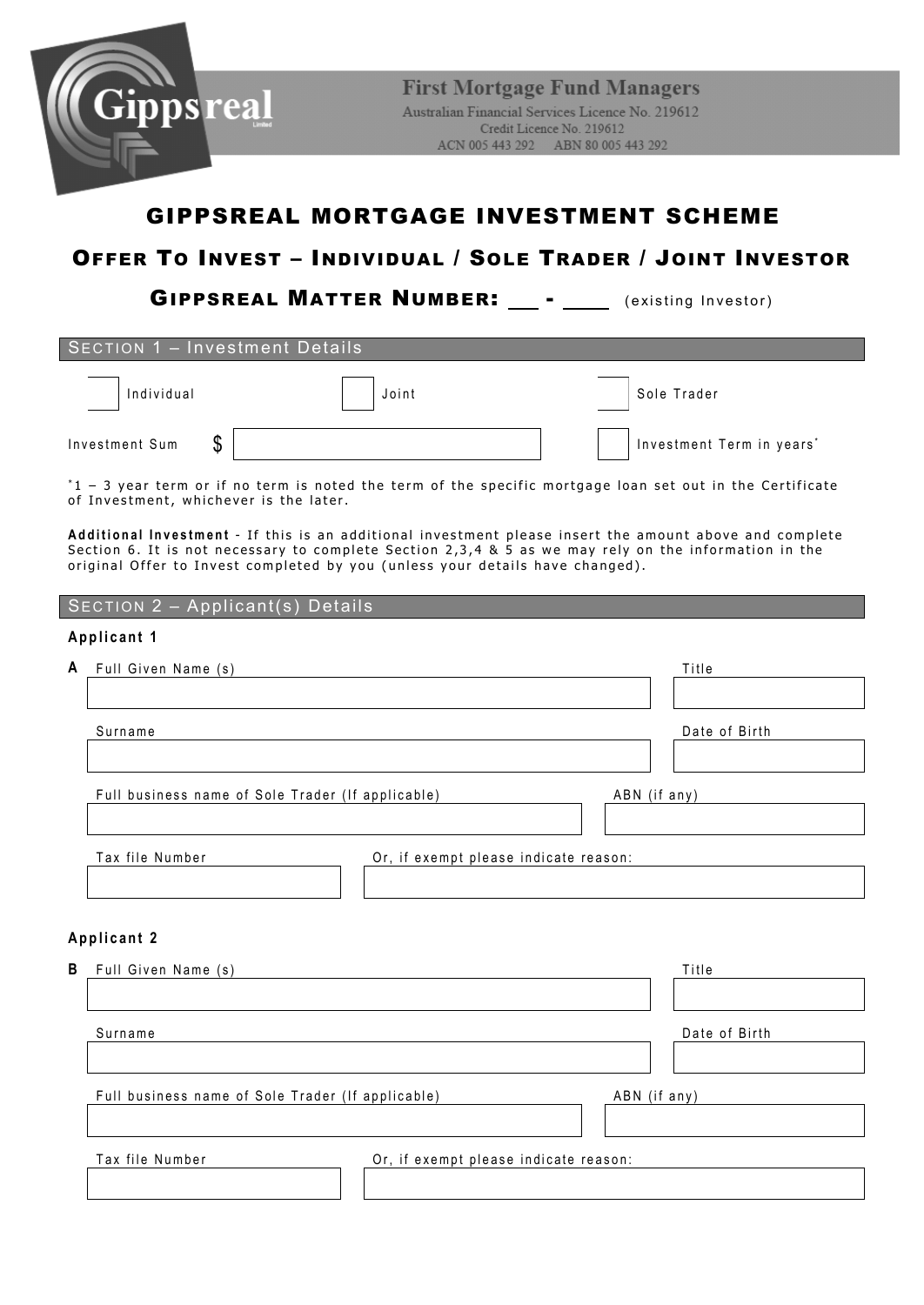|   | Residential Address (a PO Box is not acceptable) |                                                                          |                   |          |
|---|--------------------------------------------------|--------------------------------------------------------------------------|-------------------|----------|
|   |                                                  |                                                                          |                   |          |
|   |                                                  |                                                                          |                   |          |
|   | Suburb                                           |                                                                          | State             | Postcode |
|   |                                                  |                                                                          |                   |          |
|   | Postal / Mailing Address (if different to above) |                                                                          |                   |          |
|   |                                                  |                                                                          |                   |          |
|   | Suburb                                           |                                                                          | State             | Postcode |
|   |                                                  |                                                                          |                   |          |
|   |                                                  | Please provide a minimum of one contact number and email (if applicable) |                   |          |
| A | Mobile                                           | Home Phone Number                                                        | Work Phone Number |          |
|   |                                                  |                                                                          |                   |          |
|   | Email address                                    |                                                                          | Fax Number        |          |
|   |                                                  |                                                                          |                   |          |
| B | Mobile                                           | Home Phone Number                                                        | Work Phone Number |          |
|   |                                                  |                                                                          |                   |          |
|   | Email address                                    |                                                                          | Fax Number        |          |
|   |                                                  |                                                                          |                   |          |
|   |                                                  |                                                                          |                   |          |

## SECTION 4 – Identity Verification

**An Original or a Certified Copy of an Original ID document is required by Gippsreal to verify your i d entity in accordance with its requirements under** *Anti-Money Laundering and Counter- Terrorism Financing Act 2006 (Cth)* **laws .** 

#### **You must provide ONE option below O R contact our office for other acceptable documentation**

| A l | Australian driver's licence (current & |  |  |  |  |
|-----|----------------------------------------|--|--|--|--|
|     | containing a photograph of the person) |  |  |  |  |

Australian passport (current or expired less than two years ago)

Card issued under an Australian State of Territory law, for the purpose of providing a person's age, containing a photograph of the person in whose name the card is issued

| B | Australian driver's licence (current & |
|---|----------------------------------------|
|   | containing a photograph of the person) |

Australian passport (current or expired less than two y ears ago)

> Card issued under an Australian State of Territory law, for the purpose of providing a person's age, containing a photograph of the person in whose name the card is issued

## SECTION 5 – Payments from your Investment

#### **Distributions**

How would like your distributions to be paid?

Reinvested (interest invested into the Gippsreal Cash Management Trust Account)

Credited to my nominated Australian financial institution account (details provided below)

If left blank or no banking details are provided below, then your distributions will automatically be reinvested.

## **Your Financial institution account details (for distributions and withdrawals)**

Name of Financial institution

Name of account holder(s)

Branch Number (BSB) | Account Number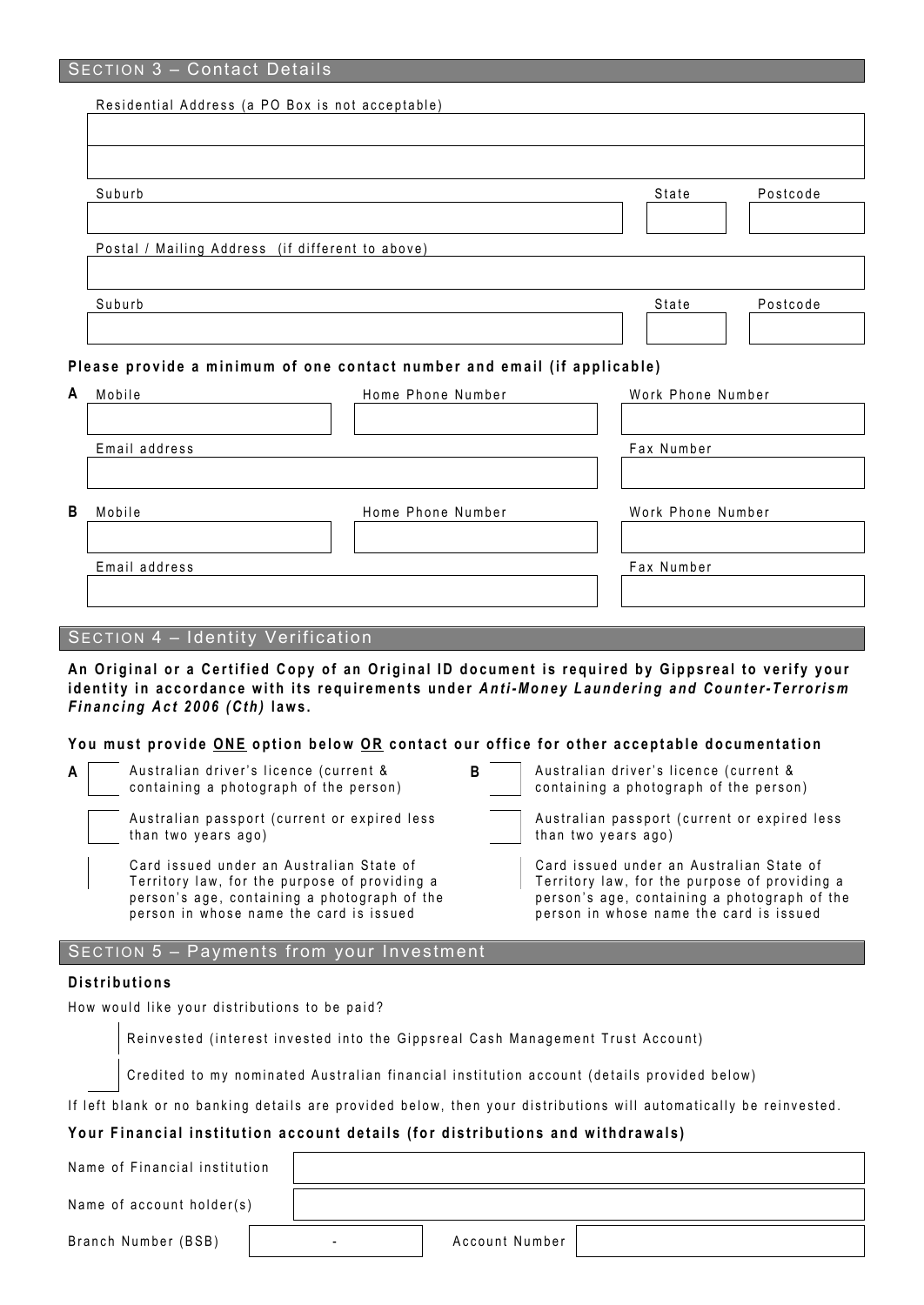## SECTION 6 – Declarations and investor signature(s)

I/We agree and acknowledge that:

- I/we have received the Generic Form Product Disclosure Statement and authorise the mortgage investment;
- I/We offer to invest the investment sum and any regular investments in mortgage loans in the Gippsreal Mortgage Investment S cheme on the terms of the Product Disclosure Statement as amended from time to time;
- The investment sum will be advanced at Gippsreal's discretion in mortgage loans approved by Gippsreal for the investment term and that I/we have no recourse against the Re sponsible Entity for making that selection ;
- I/We authorise the investment sum to be placed in an interest bearing deposit on behalf of myself/ourselves in a Bank in the name of Gippsreal pending the issue of the mortgage loans;
- Upon the issue of a mortgage loan investment, Gippsreal will forward to me/us a Certificate of Investment confirming the specific details of the mortgage loan investment;
- I/we have a 14 day cooling off period (effective from the date of the Certificate of Investment) to give notice to Gippsreal that I/we do not wish to proceed with a particular mortgage loan;
	- any notice not to proceed with a mortgage loan must be forwarded in writing to Gippsreal within 14 days of the date of the Certificate of Investment:
	- if no such request is received the mortgage loan will be made and will continue on the terms set out in the Certificate of Investment;
	- until the expiration of that 14 day period I/we have no legal obligation to take up the particular mortgage loan and may give notice that I/we do not wish to proceed with that particular mortgage loan. In that instance my/our investment funds will be placed back in the interest bearing account pending placement in an alternative mortgage loan;
- I/we have not sought or been provided with any personal financial advice from Gippsreal;
- I/we have a right to receive a copy of the Scheme's annual reports, consisting of the financial report, directors report and auditors report on the financial report in each year, but elect not to do so unless we advise otherwise;
- all of the information provided in this Offer to Invest is complete and accurate to the best of my/our ability/abilities and I/we will provide any supporting or additional information which might be required in order to process this application, or subsequently, as a consequence of my/our holding interests in the Fund;
- my/our personal information will be collected, used and disclosed by Gippsreal in accordance with its Privacy Policy and in accordance with the law;
- I/we confirm that I am/we are authorised to provide the personal details presented and I/we consent to my/our information contained in my/our Identity Verification document(s) being checked with the document issuer or official record holder via third party systems for the purpose of confirming my/our identity, and otherwise confirm my/our consent to Gippsreal verifying my/our identity;
- if I/we have elected to do so, I/we consent to receiving and signing the Offer to Invest electronically;
- I/we have no reason to suspect that the monies used to fund this application, or any subsequent contributions into the Fund, is or will be derived from or related to any money laundering, terrorism financing or other illegal activities; and
- by providing my/our email address at Section 3 Gippsreal may use this address to provide me/us, where permitted by law or regulation, with information via email about my/our investment and the Fund, including to satisfy any continuous disclosure requirements.

| Signature of Applicant 1 | Si⊦ |
|--------------------------|-----|
|                          |     |
|                          |     |
|                          |     |
|                          |     |
| Full Name of Applicant 1 | Fu  |
|                          |     |
|                          |     |

gnature of Applicant 2

Il Name of Applicant 2

Date Date